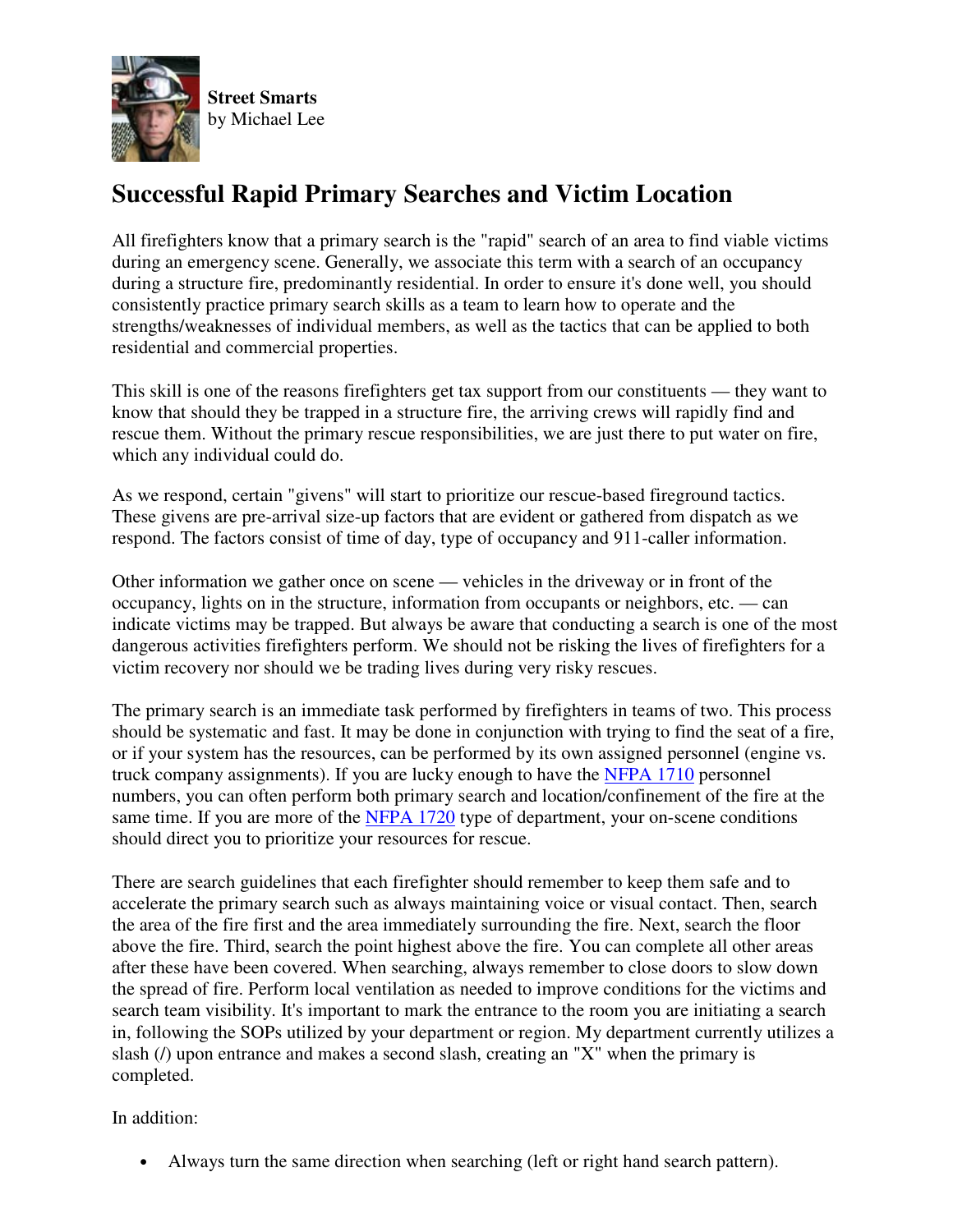- Try to stay in contact with a wall to keep from getting lost. If necessary, consider using a search rope to cover areas not covered in the wall-based search.
- When searching non-standard rooms (irregular shapes or larger in area), consider search ropes to prevent loss of direction.
- Remember that thermal cameras are a great tool for primary search. However, a team must be practiced in utilizing them to assist with search methods. The team must also carry a spare camera battery and be prepared to shift into standard search methods should the thermal camera fail.

It's important to bear in mind that just because we are on the floor searching, it does not mean the victims are; check upper areas of beds, sofas, etc. for victims, and be aware of the existing heat levels. Check under, behind and on top of objects. Check locations such as closets, bathtubs and under beds (kids' favorite hiding spots). Stop occasionally to listen for any possible sounds being made by victims.

Don't hesitate to request a hoseline if you did not bring one to protect escape routes or keep the fire from the victims, have a secondary means of escape and keep watch on changing fire and structural conditions, remembering to update the IC of conditions and progress.

When considering the best methods to search smaller occupancies, whether residential or commercial spaces with sub-divided areas such as office spaces, consider the following process from the Maryland Fire and Rescue Institute at the University of Maryland:

## *Small area search — residential or commercial with individual offices*

*1. Carry necessary tools (entry tools, hand light, radio, search rope or webbing, etc.)* 

*2. Check door with back of hand before entering to determine if fire is on the other side* 

*3. If door opens in, stay to side away from door opening to avoid fire and heat (put rope or webbing on doorknob in case the door needs to be pulled closed)* 

*4. If door opens out, stay behind door to avoid fire and heat (use a foot to stop the door from opening further than desired) 5. Stay low and open door slowly* 

*6. Search in teams of at least two with team members staying in visual or voice contact with each other* 

*7. If the smoke is light (firefighters can see their toes) the search can be conducted while walking, otherwise crawl on hands and knees* 

*8. One firefighter should maintain contact with the wall while searching the perimeter of the room if both firefighters are staying together* 

*9. If the two firefighters split, both firefighters should maintain contact with the wall while searching the middle area of the room* 

*10. Tools can be used to probe areas* 

*11. Be sure to stay low if crawling but search upper areas especially the surfaces of beds, couches, and chairs*